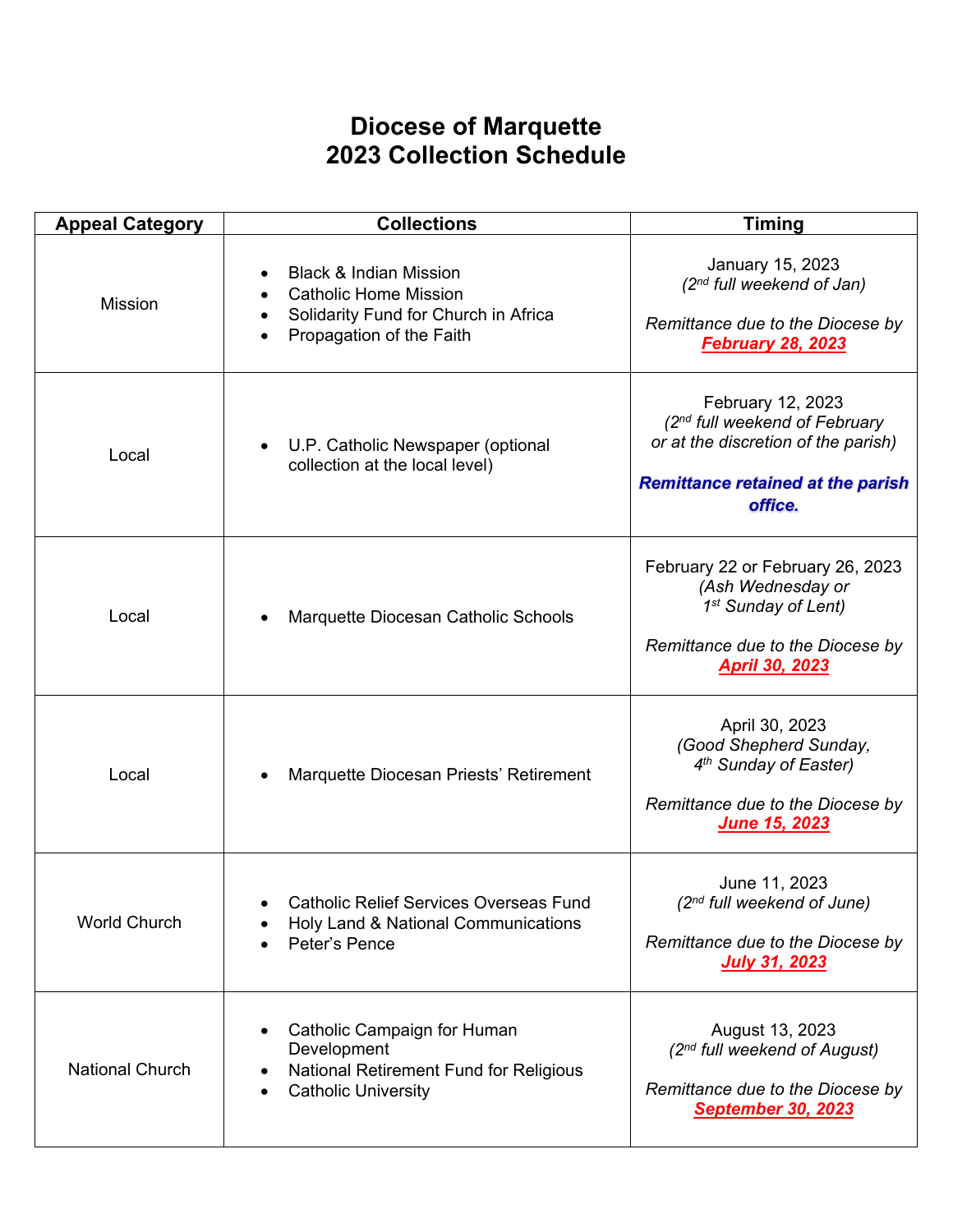## **Sample Envelopes for Collections (Page 1 of 2)**

| Diocese of Marquette<br><b>MISSION COLLECTION</b><br>January 15, 2023 |  |
|-----------------------------------------------------------------------|--|
| Black & Indian Mission                                                |  |
| Catholic Home Mission                                                 |  |
| Solidarity Fund for Church in Africa                                  |  |
| Propagation of the Faith                                              |  |
| <b>TOTAL GIFT</b>                                                     |  |

Diocese of Marquette LOCAL COLLECTION U.P. CATHOLIC NEWSPAPER February 12, 2023

Proceeds of this collection are kept at the local parish level to be used to offset the parish cost of providing the U.P. Catholic to all registered Catholics

## TOTAL GIFT \$

*Give online at: www.dioceseofmarquette.org/giving* 

Diocese of Marquette LOCAL COLLECTION DIOCESAN CATHOLIC SCHOOLS February 22 or February 26, 2023 (Ash Wednesday or 1<sup>st</sup> Sunday of Lent) **TOTAL GIFT \bigcalleration** *Give online at: www.dioceseofmarquette.org/giving*